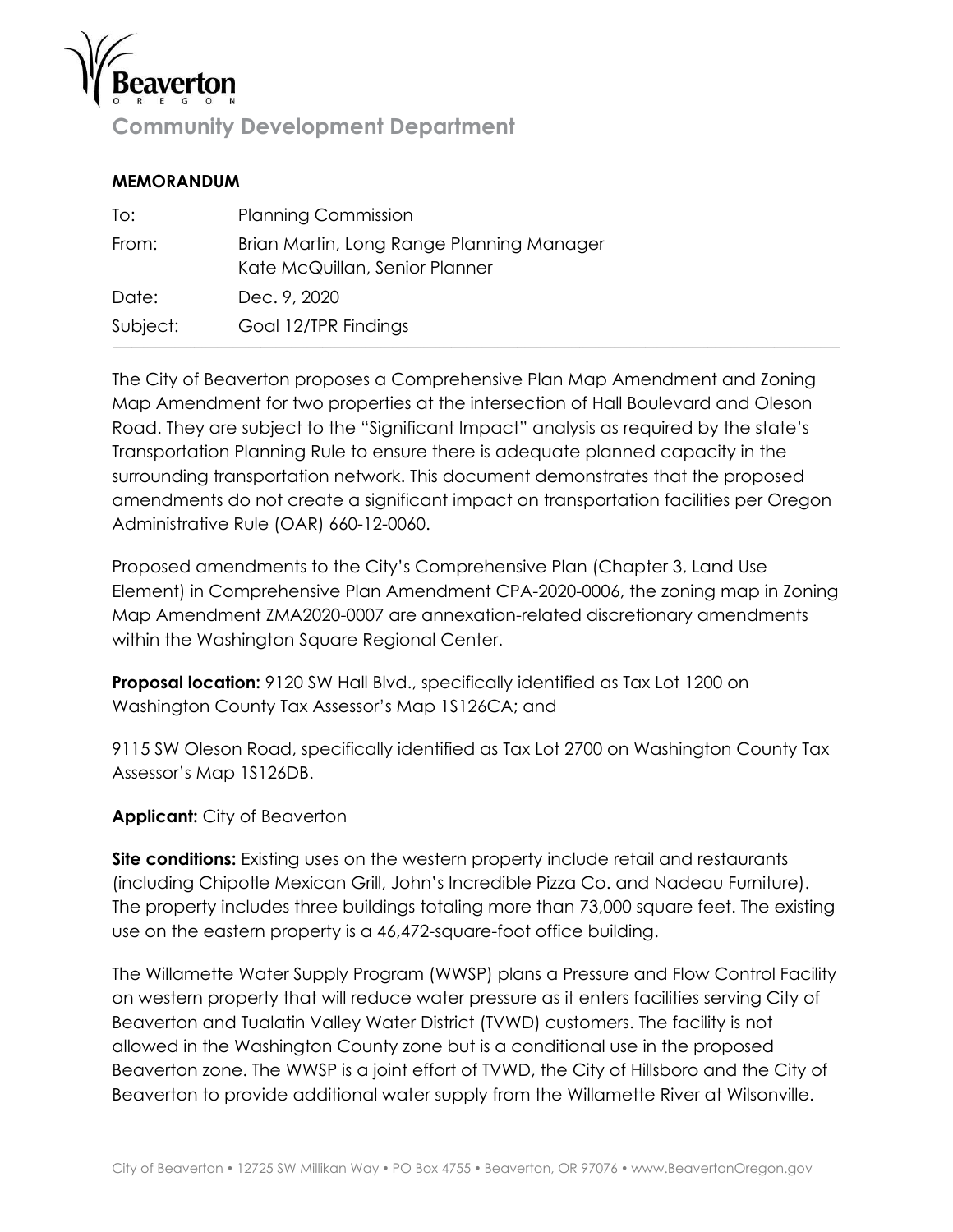The findings below demonstrate that the proposed amendments do not cause a significant impact on existing and proposed transportation facilities.

|                        | Proposed changes<br>to Comp Plan<br>map? | Proposed changes<br>to Zoning Map? | Proposed changes<br>to Zoning Code? |
|------------------------|------------------------------------------|------------------------------------|-------------------------------------|
| 9120 SW Hall<br>Blvd.  | Yes                                      | Yes                                | No.                                 |
| 9115 SW<br>Oleson Road | Yes                                      | Yes                                | Νo                                  |

#### <span id="page-1-0"></span>**Table 1: Summary of Amendments Affecting Properties**

Washington County does not have Comprehensive Plan designations. The County has a one-map system with Land Use Districts, the equivalent of zoning. Beaverton has a two-map system with a Comprehensive Plan Map and Zoning Map. The Comp Plan map changes noted in [Table 1a](#page-1-0)bove are from no Comprehensive Plan designation (because the County does not have them) to a city Comprehensive Plan designation.

OAR 660-012-000 through 660-012-0070, referred to as the Transportation Planning Rule (TPR), provide guidance on compliance with Statewide Planning Goal 12. A Transportation System Plan (TSP) adopted pursuant to OAR Division 12 fulfills the requirements for public facilities planning required under Oregon Revised Statutes 197.712(2)(e), Goal 11, and OAR Chapter 660, Division 12 as they relate to transportation facilities. Volume IV of the Beaverton's Comprehensive Plan contains the City's adopted TSP(Ordinance No. 4551, adopted September 2010).

The Transportation Planning Rule states that amendments that "significantly affect a transportation facility shall assure that allowed land uses are consistent with the identified function, capacity and performance standards (e.g., level of service, volume to capacity ration, etc.) of the facility.".

A "significant effect" can result from:

- A change to functional classification or the standards implementing a functional classification system; or
- Changes to planned land uses that would result in types or levels of travel or access that are inconsistent with adopted functional classifications; or
- Changes that would degrade performance so that it doesn't meet performance standards or further degrade performance for a facility that is already projected not to meet performance standards.

The following TPR findings demonstrate that the proposed amendments, when applied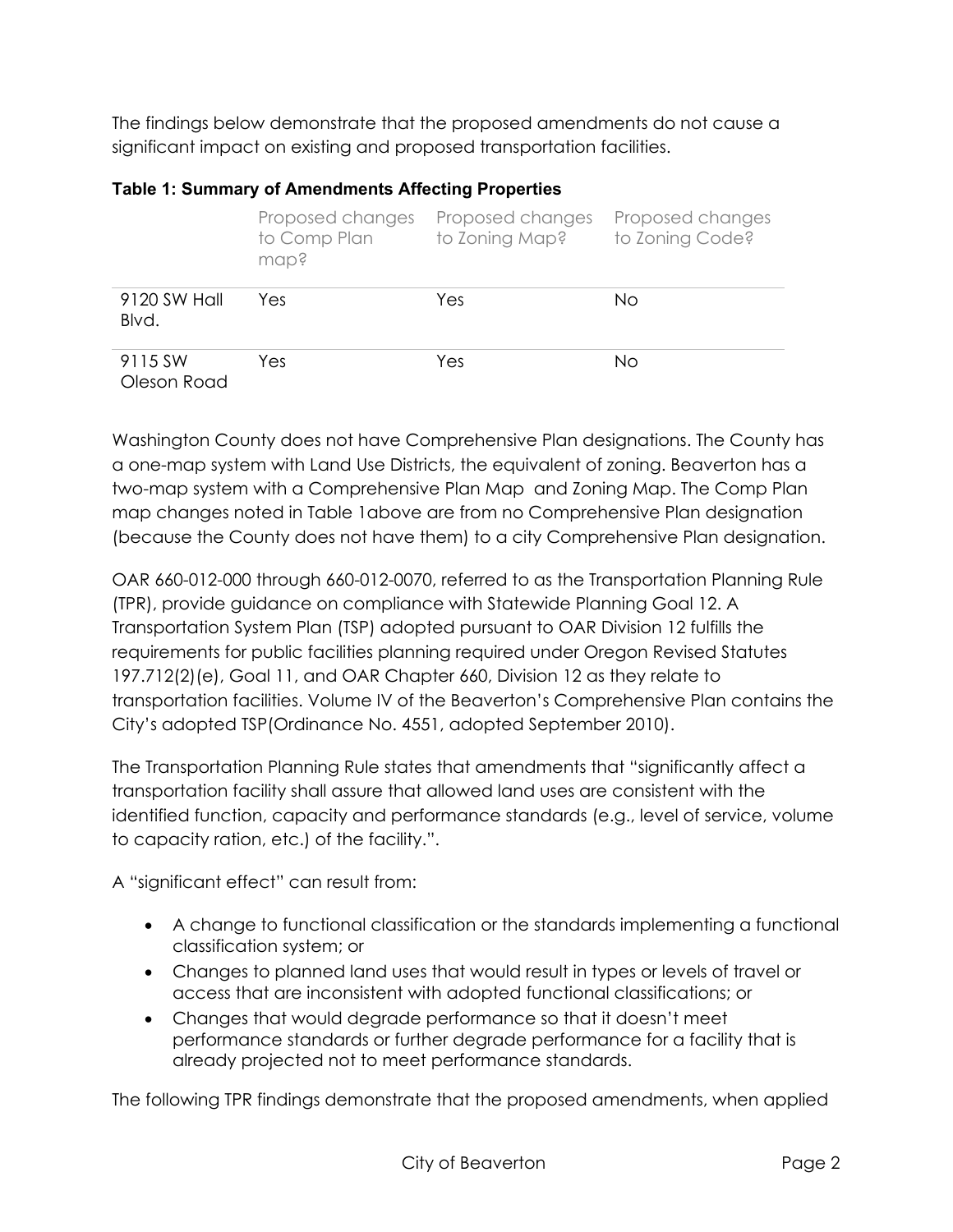to the two subject properties, do not cause a significant effect to existing and proposed transportation facilities. The amendments to Beaverton's Comprehensive Plan map and zoning map are described below:

The City of Beaverton proposes to amend the City Comprehensive Plan Land Use Map and the Zoning Map to apply city land use and zoning designations to two parcels previously annexed into the city. The properties are currently designated Washington County Interim Zoning. The proposed amendment to the Comprehensive Plan Land Use Map (CPA2020-0006) would apply the city's Community Commercial land use designation. The proposed amendment to the Zoning Map (ZMA2020-0007) would apply the city's Washington Square Regional Center – Commercial District (C-WS) zone.

The western property takes direct access from SW Hall Boulevard (functional classification is Arterial in the Transportation System Plan). Hall Boulevard is under the jurisdiction of the Oregon Department of Transportation. The eastern property takes direct access from SW Oleson Road (functional classification is Arterial in the Transportation System Plan). Oleson Road is under the jurisdiction of Washington County.

[Figure 1](#page-3-0) provides an aerial view of the properties and vicinity.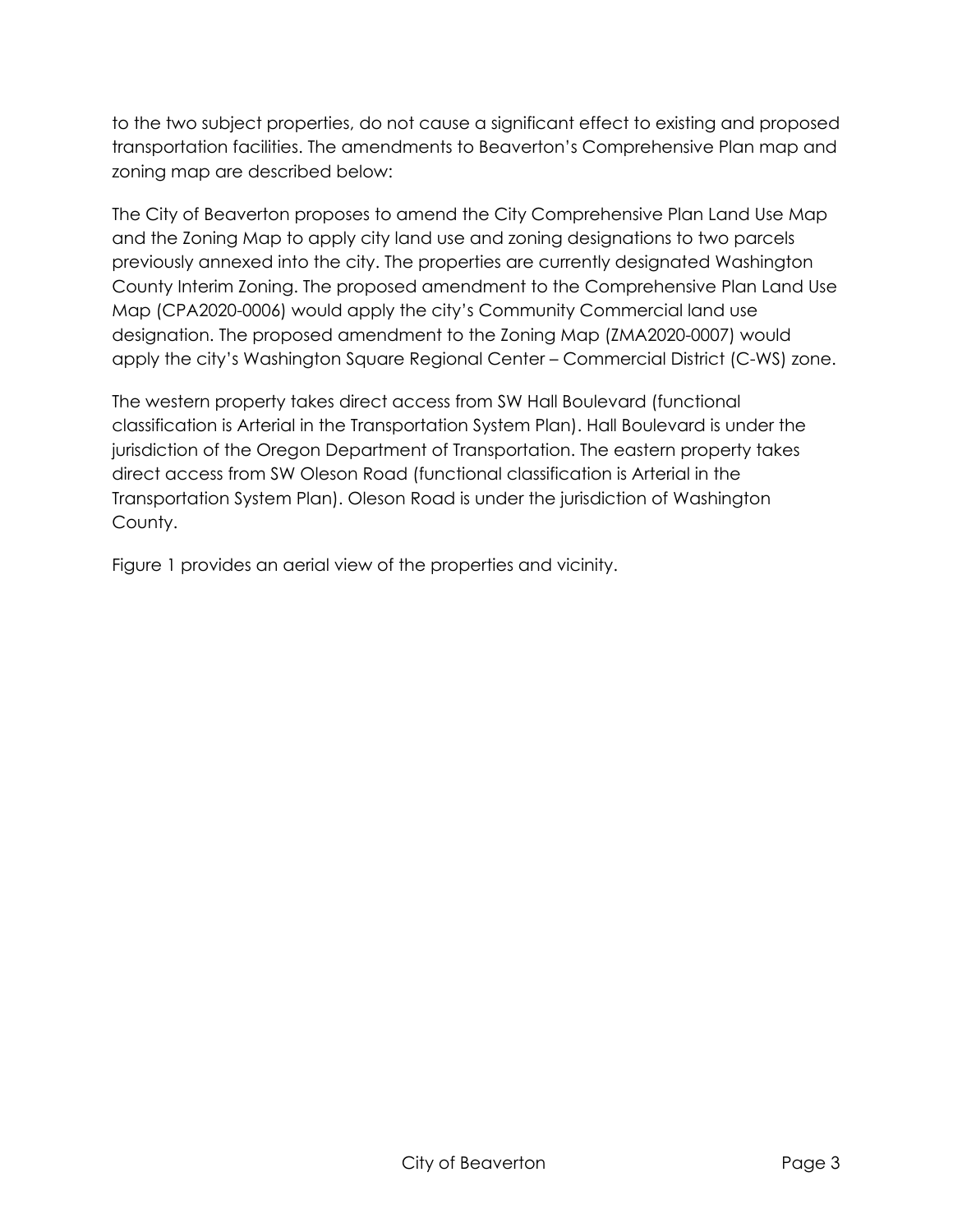<span id="page-3-0"></span>

**Figure 1: Aerial photograph of subject properties**

In Figure 1, the subject properties are highlighted in blue.

**Error! Reference source not found.** provides a summary of the amendments affecting 9120 SW Hall Blvd., the western property.

## **Table 2: Amendments affecting 9120 SW Hall Blvd, the western property**

|           | Existing                 | Proposed   | <b>Summary of Change</b> |
|-----------|--------------------------|------------|--------------------------|
| Comp Plan | <b>Washington County</b> | Community  | New Comprehensive        |
| Map       | <b>Interim</b>           | Commercial | Plan designation         |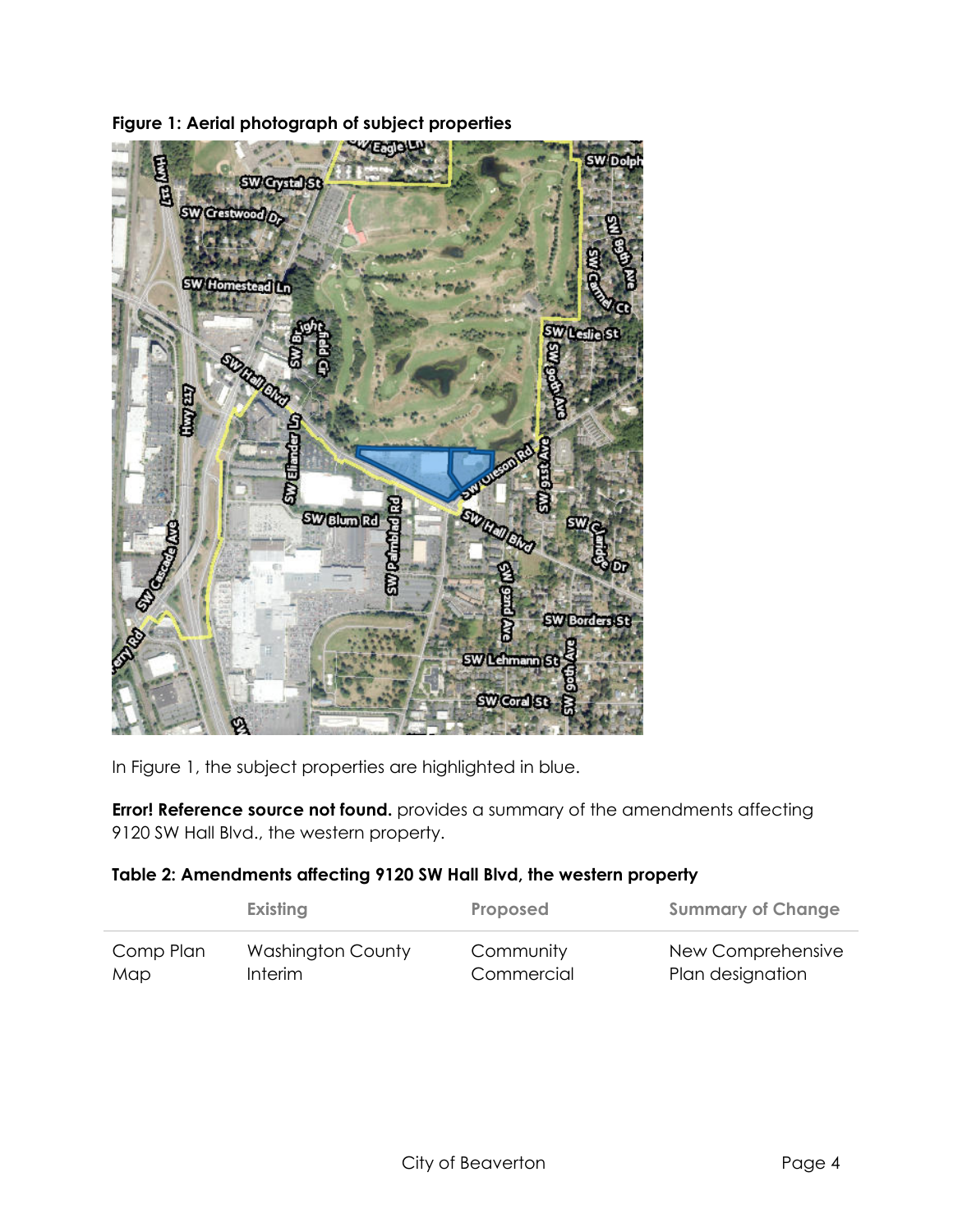|                          | <b>Existing</b>                                                                                                                                                                                                                                                                                                                                                                                                                              | Proposed                                                                           | <b>Summary of Change</b> |
|--------------------------|----------------------------------------------------------------------------------------------------------------------------------------------------------------------------------------------------------------------------------------------------------------------------------------------------------------------------------------------------------------------------------------------------------------------------------------------|------------------------------------------------------------------------------------|--------------------------|
| <b>Zoning Map</b>        | <b>Washington County</b><br>Interim (City would<br>apply County's Transit<br>Oriented: Retail<br>Commercial zone)                                                                                                                                                                                                                                                                                                                            | Washington Square<br>Regional Center-<br><b>Commercial District</b><br>zone (C-WS) | New zone<br>designation  |
| Applicable               | No maximum FAR                                                                                                                                                                                                                                                                                                                                                                                                                               | No maximum FAR                                                                     | No change.               |
| Development<br>Standards | No maximum residential<br>density                                                                                                                                                                                                                                                                                                                                                                                                            | No maximum<br>residential units/acre                                               | No change.               |
|                          | Maximum building<br>height 60 feet                                                                                                                                                                                                                                                                                                                                                                                                           | Maximum building<br>height of 60 feet                                              | No change.               |
|                          | Allowed uses (either<br>outright or conditional<br>Use):<br>Retail<br>$\bullet$<br>Service Businesses<br>$\bullet$<br>Hotels<br>$\bullet$<br>Day Care<br>$\bullet$<br><b>Facilities</b><br>Service stations<br>$\bullet$<br>Vehicle rental<br>$\bullet$<br>without storage<br>facilities<br>Offices (financial,<br>$\bullet$<br>professional,<br>medical)<br>Apartments<br>Religious<br>$\bullet$<br>Institutions<br><b>Public Buildings</b> | Now prohibited uses:<br>Vehicle rental                                             |                          |

# **Table 3: Amendments Affecting 9115 SW Oleson Road, the eastern property**

|                  | Existing                            | Proposed                | <b>Summary of Change</b>                        |
|------------------|-------------------------------------|-------------------------|-------------------------------------------------|
| Comp Plan<br>Map | <b>Washington County</b><br>Interim | Community<br>Commercial | <b>New</b><br>Comprehensive Plan<br>designation |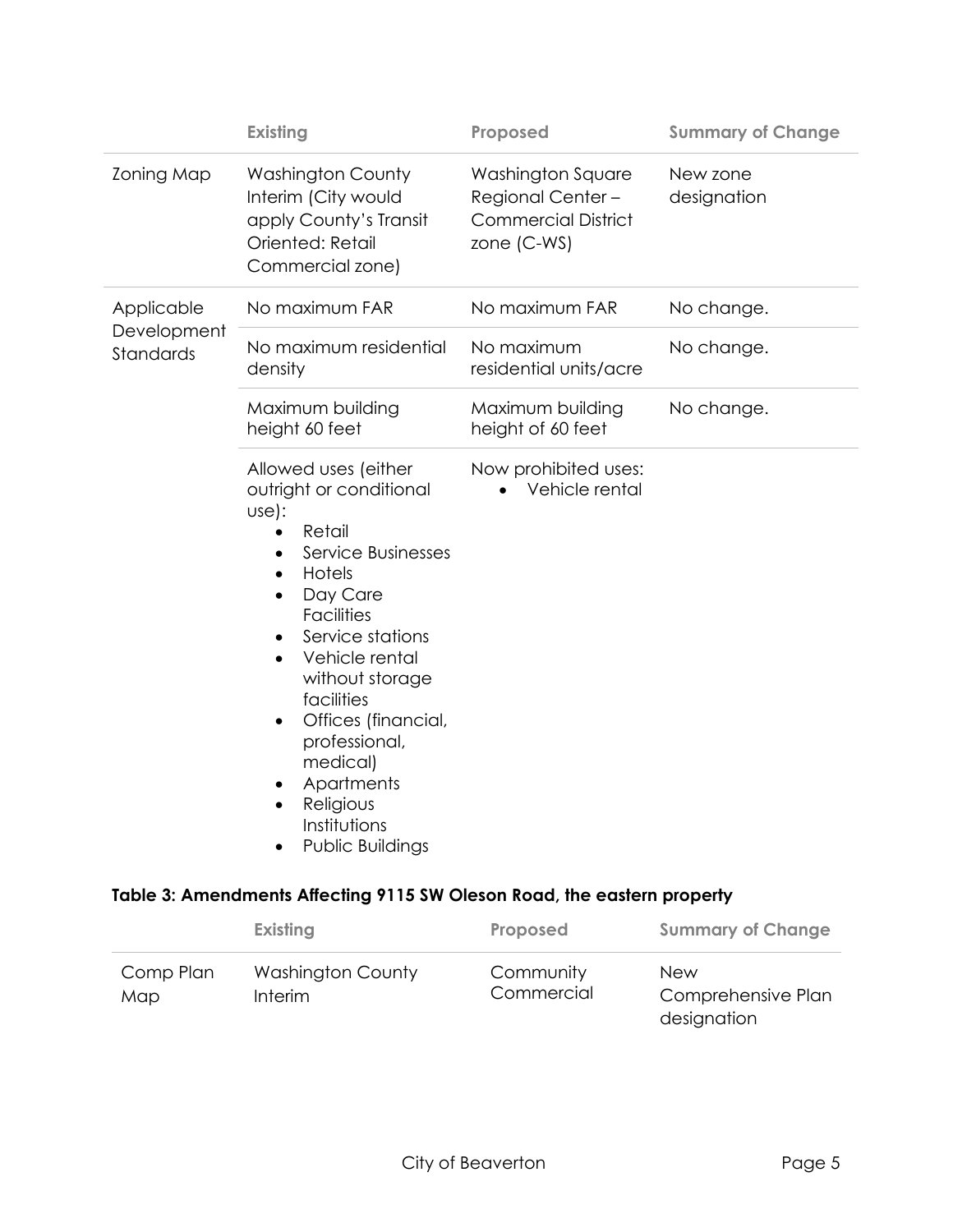|                          | <b>Existing</b>                                                                                                                                                                                                                                                                                                                                                                                                                                                                                                                          | Proposed                                                                                                                                                                                                                                                                          | <b>Summary of Change</b>                |
|--------------------------|------------------------------------------------------------------------------------------------------------------------------------------------------------------------------------------------------------------------------------------------------------------------------------------------------------------------------------------------------------------------------------------------------------------------------------------------------------------------------------------------------------------------------------------|-----------------------------------------------------------------------------------------------------------------------------------------------------------------------------------------------------------------------------------------------------------------------------------|-----------------------------------------|
| <b>Zoning Map</b>        | <b>Washington County</b><br>Interim (City would apply<br>County's Transit Oriented:<br>Employment zone)                                                                                                                                                                                                                                                                                                                                                                                                                                  | Washington<br>Square Regional<br>Center-<br>Commercial<br>District zone (C-<br>WS)                                                                                                                                                                                                | New zone<br>designation                 |
| Applicable               | No maximum FAR                                                                                                                                                                                                                                                                                                                                                                                                                                                                                                                           | No maximum FAR                                                                                                                                                                                                                                                                    | No change.                              |
| Development<br>Standards | No maximum residential<br>density                                                                                                                                                                                                                                                                                                                                                                                                                                                                                                        | No maximum<br>residential<br>units/acre                                                                                                                                                                                                                                           | No change.                              |
|                          | Maximum building height<br>80 feet                                                                                                                                                                                                                                                                                                                                                                                                                                                                                                       | Maximum<br>building height of<br>60 feet                                                                                                                                                                                                                                          | Decreases allowed<br>height by 20 feet. |
|                          | Allowed uses (either<br>outright or conditional<br>Use):<br>Retail<br>$\bullet$<br>Service Businesses<br>$\bullet$<br>Hotels<br>$\bullet$<br>Day Care Facilities<br>$\bullet$<br>Service stations<br>$\bullet$<br>Offices (financial,<br>$\bullet$<br>professional,<br>medical)<br>Manufacturing<br>٠<br>Research and<br>$\bullet$<br>Development<br>Warehouses<br>Equipment storage<br>Religious Institutions<br><b>Public Buildings</b><br>Overall, the zone change for the two properties results in similar uses (with the exception | Now prohibited uses:<br>Manufacturing<br>$\bullet$<br><b>Research and Development</b><br>٠<br>Equipment Storage (Storage Yards<br>$\bullet$<br>in Beaverton's code)<br>Uses are now allowed or are less<br>restrictive<br>Apartments (above non-<br>٠<br>residential development) |                                         |

Overall, the zone change for the two properties results in similar uses (with the exception of removing several industrial uses on the eastern property and allowing upper-story residential) and similar density and intensity standards. The one notable difference in applicable site development standards is a lower building height on the eastern property (60 feet rather than 80 feet).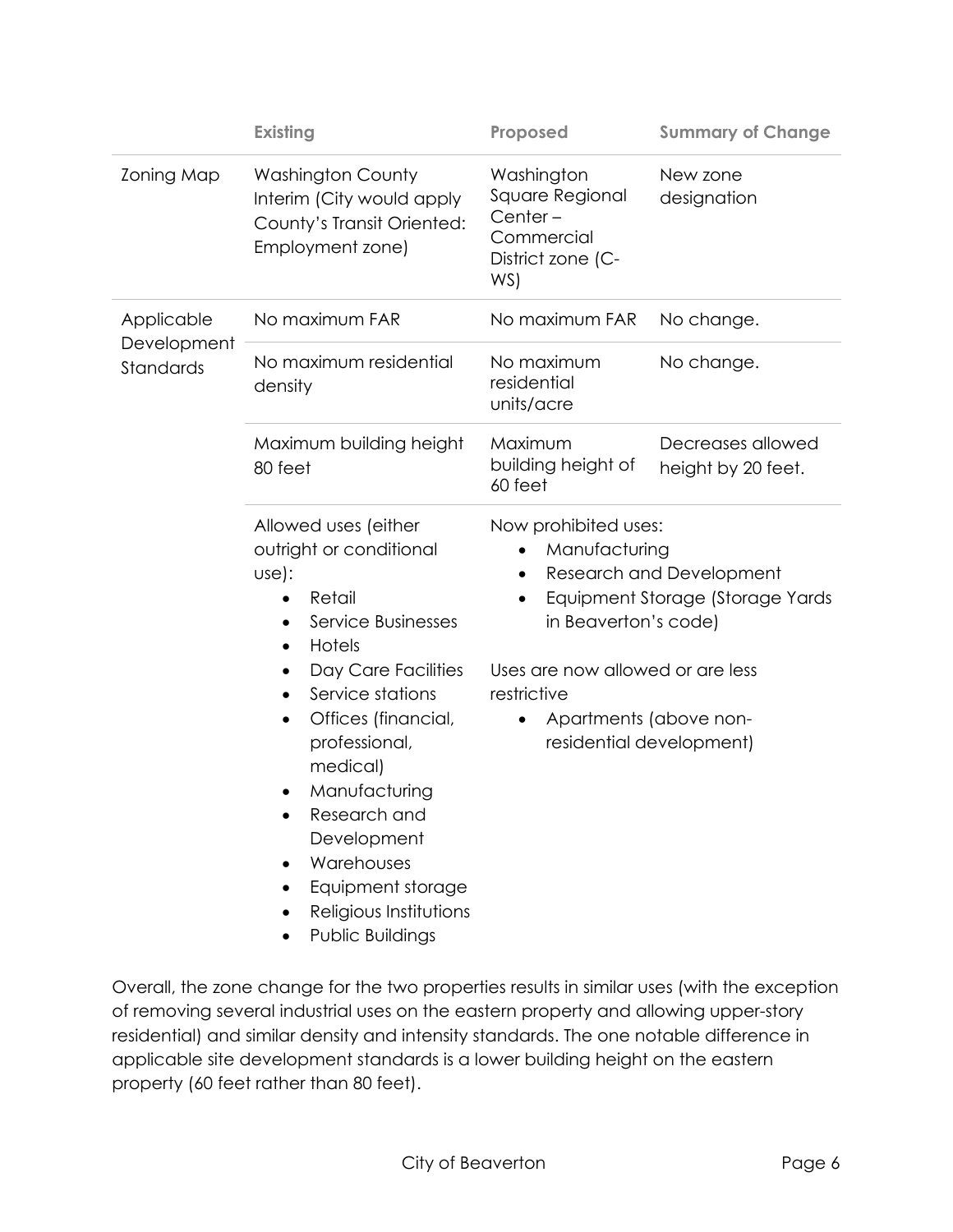OAR 660-012-0060 findings are:

**(1) If an amendment to a functional plan, an acknowledged comprehensive plan, or a land use regulation (including a zoning map) would significantly affect an existing or planned transportation facility, then the local government must put in place measures as provided in section (2) of this rule, unless the amendment is allowed under section (3), (9) or (10) of this rule. A plan or land use regulation amendment significantly affects a transportation facility if it would:**

# **(a) Change the functional classification of an existing or planned transportation facility (exclusive of correction of map errors in an adopted plan);**

*Findings:* The proposed amendments will update the Comprehensive Plan Map and Zoning Map for the two subject properties. The proposed amendments do not include changing the functional classification of an existing or planned transportation facility. Thus, staff finds that the criterion within section (1)(a) of this rule is not applicable.

## **(b) Change standards implementing a functional classification system; or**

*Findings:* The proposed amendments will update the Comprehensive Plan Map and Zoning Map for the two subject properties. The amendments do not include changes to any adopted standards for implementing the City's functional classification plan. Thus, staff finds that the criterion within section (1)(b) of this rule, is not applicable.

**(c) Result in any of the effects listed in paragraphs (A) through (C) of this subsection based on projected conditions measured at the end of the planning period identified in the adopted TSP. As part of evaluating projected conditions, the amount of traffic projected to be generated within the area of the amendment may be reduced if the amendment includes an enforceable, ongoing requirement that would demonstrably limit traffic generation, including, but not limited to, transportation demand management. This reduction may diminish or completely eliminate the significant effect of the amendment.** 

*Findings:* Paragraphs (A) through (C) list effects to the transportation system as identified in the adopted TSP's planning period that qualify as an impact to the transportation system under this rule. The City of Beaverton last updated its TSP in September 2010 (Ordinance No. 4551) with a planning period through the year 2035.

The following findings demonstrate that the amendment to the City's Comprehensive Plan Map and Zoning Map as they are applicable to the subject properties do not create an impact to the transportation system. Thus, under sections (1)(c)(A) through (C) of this rule, staff finds that the amendment does not significantly affect a transportation facility.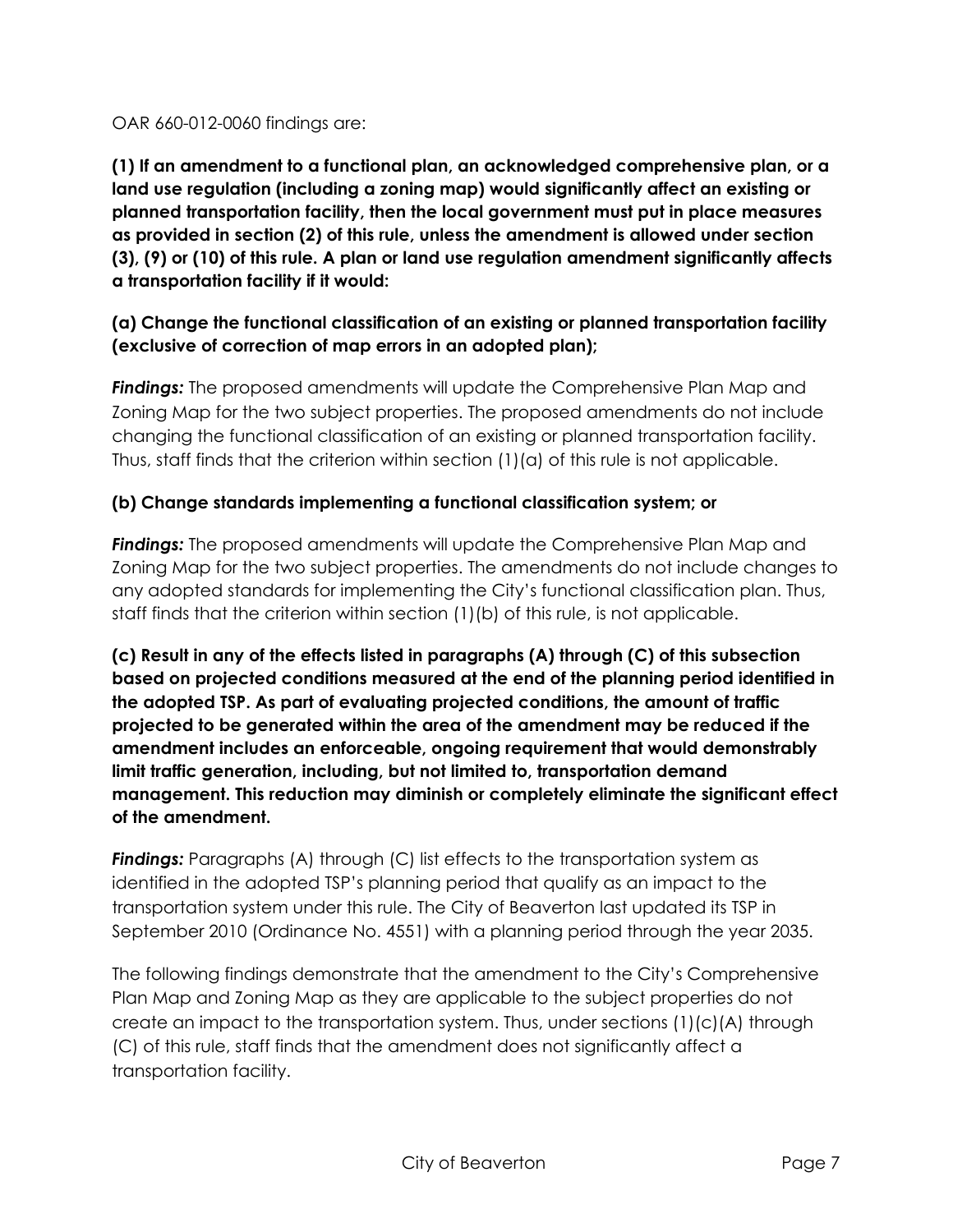### **(A) Types or levels of travel or access that are inconsistent with the functional classification of an existing or planned transportation facility;**

**Findings:** The subject properties are well served by existing transportation network that is planned for in the City's adopted TSP through the year 2035.

### 9120 SW Hall Blvd

The western property, known as Washington Green shopping center, is a 6.72-acre site with one access to Hall Boulevard. (with a functional classification of an arterial)

The current access to Hall Boulevard is limited to one fully signalized intersection which meets access standards for an arterial. The amendments to the Comprehensive Plan Map and Zoning Map will not change or otherwise affect the City's ability to regulate the site's future access to be consistent with the function classification.

Applying the C-WS zoning designation to the property will result in no change in maximum density or FAR on the site. Staff conclude that the zoning map amendment will not alter the types or levels of travel to the property.

#### 9115 SW Oleson Road

The eastern property, known as Fairway Center, is a 2.81-acre site with frontage on and one access to Oleson Road. The existing access currently meet the access standards based on functional classification with in the City's adopted Engineering Design Manual. The proposed amendments to the Comprehensive Plan Map and Zoning Map will not affect the City's ability to regulate future access to the site. Thus, access to 9115 SW Oleson Road is consistent with the functional classification of the surrounding street network.

Applying the C-WS zoning designation to the property will result in no change in maximum density or FAR on the site. The maximum building height will drop from 80 feet to 60 feet, reducing the effective maximum FAR. The amendment will remove some industrial uses as allowed uses and newly allow attached multi-family housing on upper floors above non-residential uses – basically as part of vertical mixed-use buildings. With no changes to the maximum FAR and a reduction in building height, staff conclude that the amendments will not significantly change but might reduce the maximum allowed densities on the site. Any changes to the types and level of traffic generated in a full build-out of the site as allowed under the development code would be negligible.

The access, types of travel, and the level of travel anticipated with the Comprehensive Plan Map and Zoning Map amendments are consistent with the adopted functional classification of surrounding streets. Thus, staff finds that the Comprehensive Plan Map and Zoning Map amendments do not significant effect the existing and planned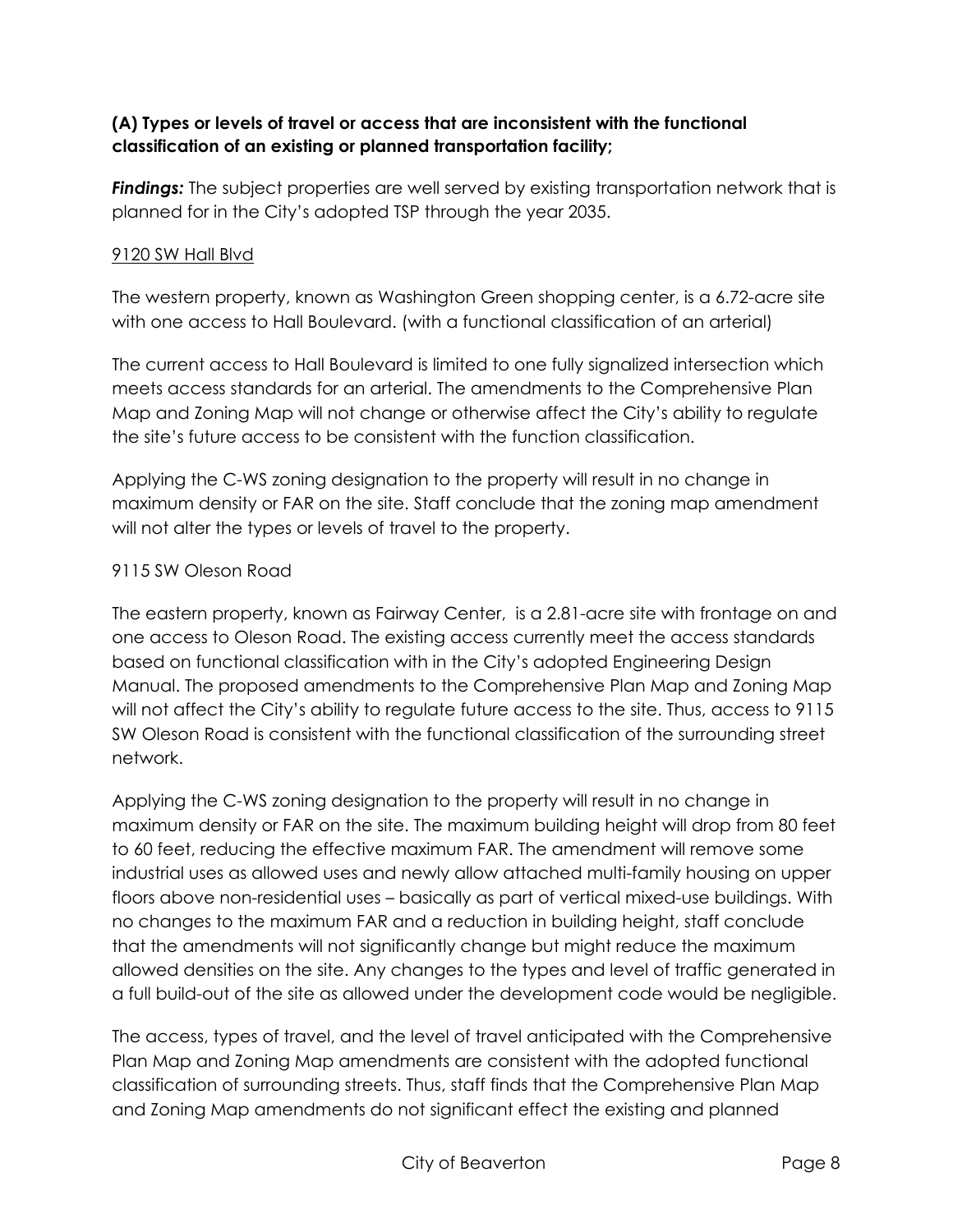transportation network as defined in Section 1of this rule.

# **(B) Degrade the performance of an existing or planned transportation facility such that it would not meet the performance standards identified in the TSP or comprehensive plan; or**

*Findings:* The amendment will change the zoning designation the subject properties to an implementing zone for the Washington Square Regional Center, namely Washington Square Regional Center – Commercial District. The change from Washington County's zoning to the Beaverton zone on the western property, 9120 SW Hall Blvd, will not change maximum density/intensity standards. The zoning map amendment would not change the allowable uses for the western property with the exception of prohibiting vehicle rental use. Staff conclude there is effectively no change in anticipated trips from the zoning amendment that would degrade the performance of the transportation network.

The change on the eastern property, 9115 SW Oleson Road, will keep maximum density/intensity standards the same but will reduce the maximum height from 80 feet to 60 feet. This likely will slightly reduce development potential for the eastern property. The amendment will modify the allowed uses on the property by prohibiting some uses (manufacturing, research and development, equipment storage) but also allowing multi-family residential on upper floors above non-residential uses. As shown in [Table 4:](#page-8-0)  [Proposed changes to allowable land uses for 9115 SW Oleson Road and associated trip](#page-8-0)  [generation rates \(PM peak hour\)b](#page-8-0)elow, the trip generation rates for the PM peak hour according to the ITE Trip Generation Manual 10th edition demonstrate that the newly allowed use of multifamily residential generates less trips than manufacturing which was previously allowed on the site. Thus, staff concludes there is no change in anticipated trips from the zoning amendment that would degrade the performance of the transportation network.

### <span id="page-8-0"></span>**Table 4: Proposed changes to allowable land uses for 9115 SW Oleson Road and associated trip generation rates (PM peak hour)**

|                               | Code          | Land Use in Zoning ITE Land Use Category <sup>1</sup> | <b>Trips per PM</b><br><b>Peak Hour</b>   |
|-------------------------------|---------------|-------------------------------------------------------|-------------------------------------------|
| Newly prohibited land<br>uses | Manufacturing | 140, Manufacturing                                    | 0.67 trips per<br>$1,000$ ft <sup>2</sup> |

<sup>&</sup>lt;sup>1</sup> Institute of Transportation Engineers (ITE) Trip Generation Manual, 10th Edition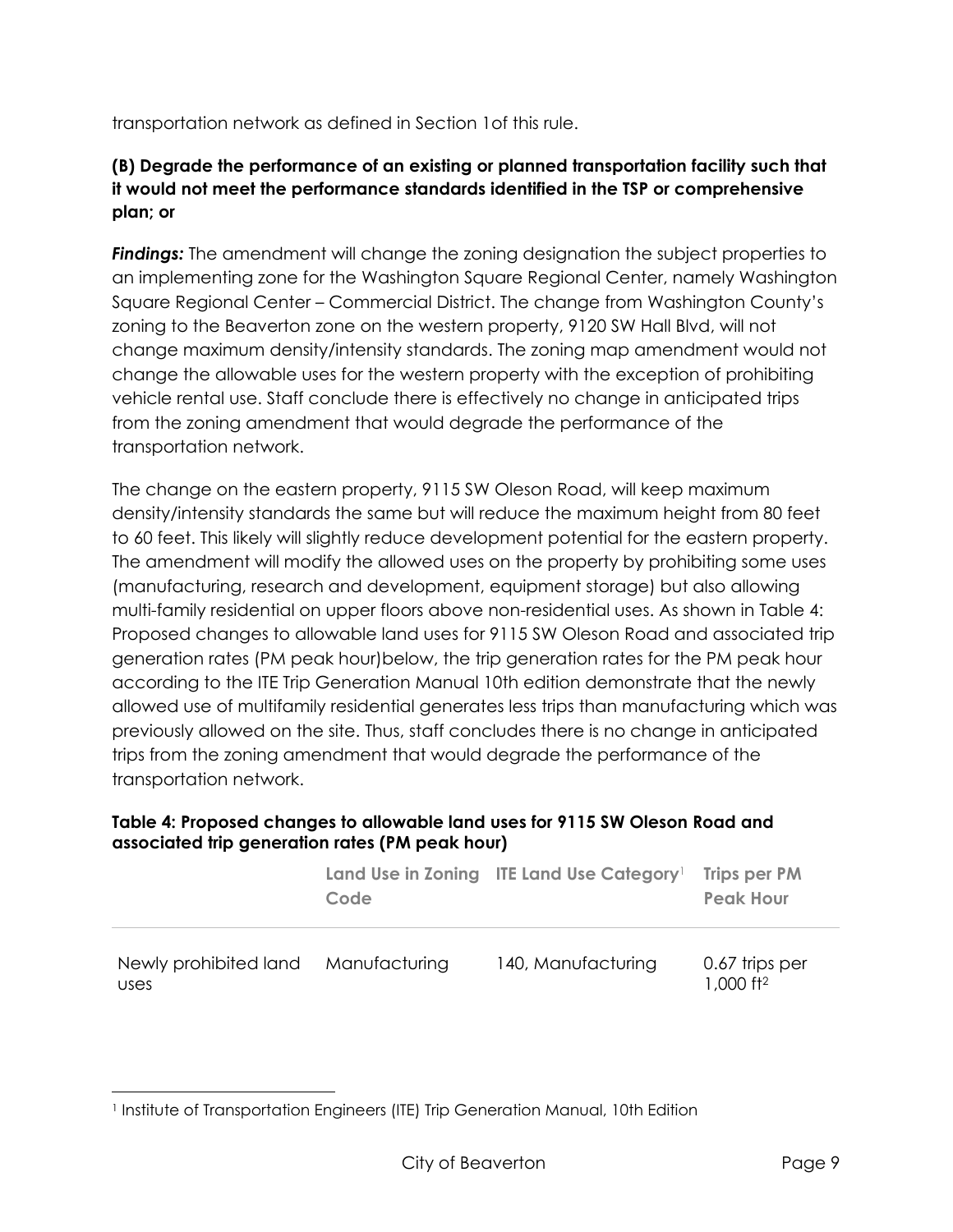|                            | Code                        | Land Use in Zoning ITE Land Use Category <sup>1</sup>             | <b>Trips per PM</b><br><b>Peak Hour</b> |
|----------------------------|-----------------------------|-------------------------------------------------------------------|-----------------------------------------|
|                            | Research and<br>development | 760, Research and<br>Development Center                           | 0.49 trips per<br>1,000 ft <sup>2</sup> |
|                            | Storage yard                | 150, Warehousing                                                  | 0.19 trips per<br>1,000 ft <sup>2</sup> |
| Newly allowed land<br>uses | Multifamily<br>residential  | 220, Low-rise Multifamily<br>Residential                          | 0.56 trips per<br>dwelling unit         |
|                            |                             | 221, Mid-rise Multifamily<br>Residential, Suburban<br>environment | 0.44 trips per<br>dwelling unit         |

The City's adopted TSP contains planned improvements to the transportation network to ensure that congestion performance measures can be met through the year 2035. The TSP includes a project to install an adaptive traffic signal at the intersection of SW Hall Boulevard and SW Oleson Road to mitigate the forecasted capacity concerns (see 2035 TSP ID 44 and Regional Transportation Plan project no. 10642). As staff concluded above, the zoning map amendment would not result in an increased number of trips assuming full build out of the properties. Thus, staff conclude that the proposed zoning map amendment would not degrade the performance of existing transportation facilities as identified in the City's adopted TSP.

# **(C) Degrade the performance of an existing or planned transportation facility that is otherwise projected to not meet the performance standards identified in the TSP or comprehensive plan.**

*Findings:* Staff refer to the findings in subsection (B) herein. The amendment to the Zoning Map will make changes to allowed uses in the zone with zero net impact to anticipated trips to the site. Amendments to the maximum allowed density are negligible. These amendments to the Zoning Map will not degrade the performance of existing or planned transportation facilities including those that are projected to not meet performance standards in the City's adopted TSP.

**Conclusion:** The proposed amendment will updated the City's Zoning Map and the Comprehensive Plan Map for two subject properties. As demonstrated in the above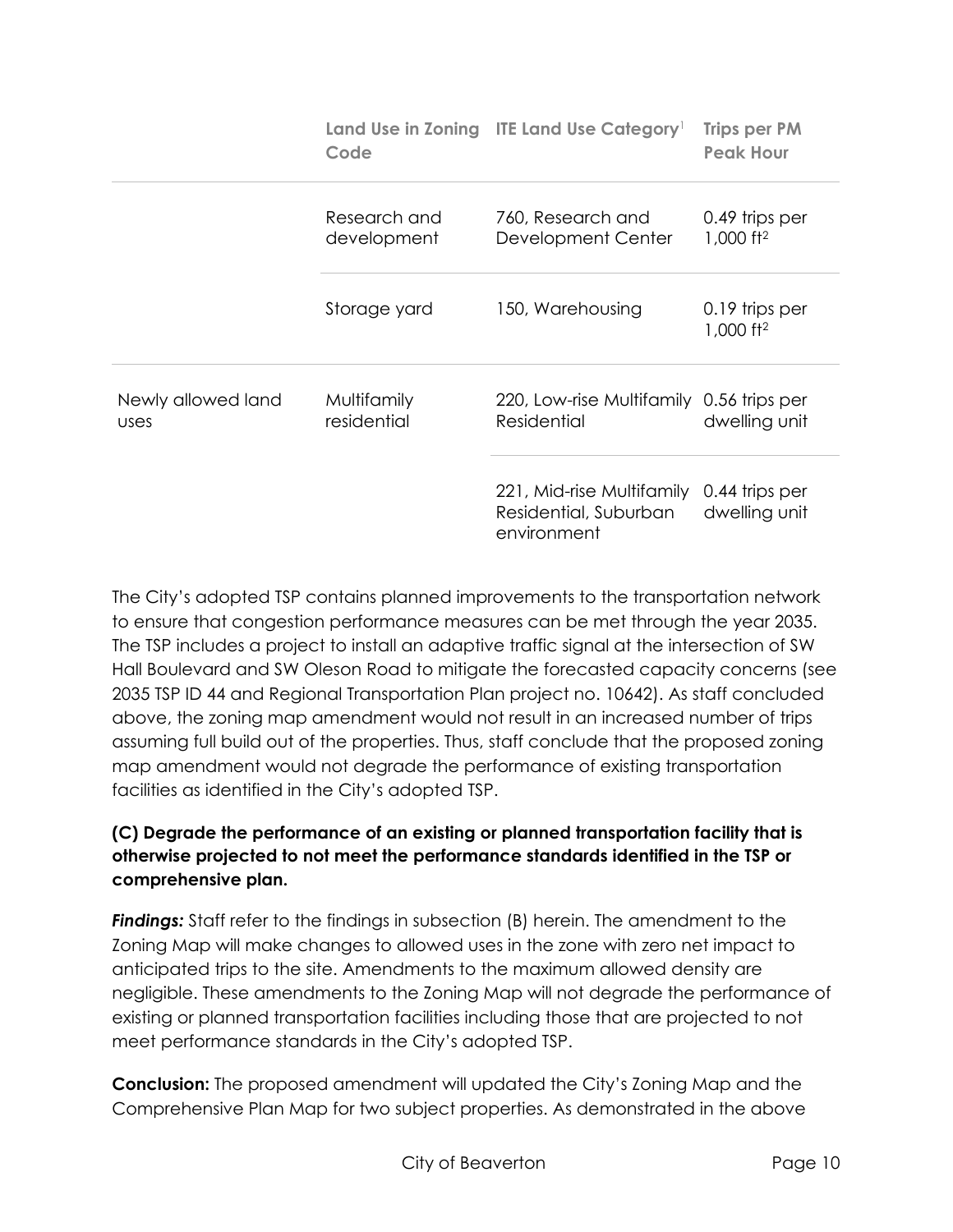findings to Section (1) of this rule, the proposed Zoning Map amendments as applied to properties No. 1 and No. 2 will not significantly affect the existing or planned transportation facilities as described the subsections (a) through (c) above.

**(2) If a local government determines that there would be a significant effect, then the local government must ensure that allowed land uses are consistent with the identified function, capacity, and performance standards of the facility measured at the end of the planning period identified in the adopted TSP through one or a combination of the remedies listed in (a) through (e) below, unless the amendment meets the balancing test in subsection (2)(e) of this section or qualifies for partial mitigation in section (11) of this rule. A local government using subsection (2)(e), section (3), section (10) or section (11) to approve an amendment recognizes that additional motor vehicle traffic congestion may result and that other facility providers would not be expected to provide additional capacity for motor vehicles in response to this congestion.** 

*Findings:* City staff refer to the findings within section (1) of this rule that demonstrate the amendment does not cause a significant effect to existing and planned transportation facilities. The findings mean the City is not required to demonstrate how the allowed land uses resulting from the amendment are consistent with the function, capacity, and performance measures of the transportation network as prescribed in section (2) below. Staff finds that the criteria within section (2) of this rule are not applicable.

**Conclusion:** The proposed amendments to the City's Zoning Map do not cause a significant impact on the transportation system. Thus, section (2) of this rule is not applicable.

### **(3) Notwithstanding sections (1) and (2) of this rule, a local government may approve an amendment that would significantly affect an existing transportation facility without assuring that the allowed land uses are consistent with the function, capacity and performance standards of the facility where:**

**Findings:** As described above, the amendment does not significantly affect an existing transportation facility. The criteria within section (3) are not applicable.

**Conclusion:** The provisions allowed under section (3) of this rule are not applicable to the proposed amendments.

## **(4) Determinations under sections (1)– (3) of this rule shall be coordinated with affected transportation facility and service providers and other affected local governments.**

**(a) In determining whether an amendment has a significant effect on an existing or planned transportation facility under subsection (1)(c) of this rule, local governments shall rely on existing transportation facilities and services and on the planned transportation facilities, improvements and services set forth in subsections (b) and (c)**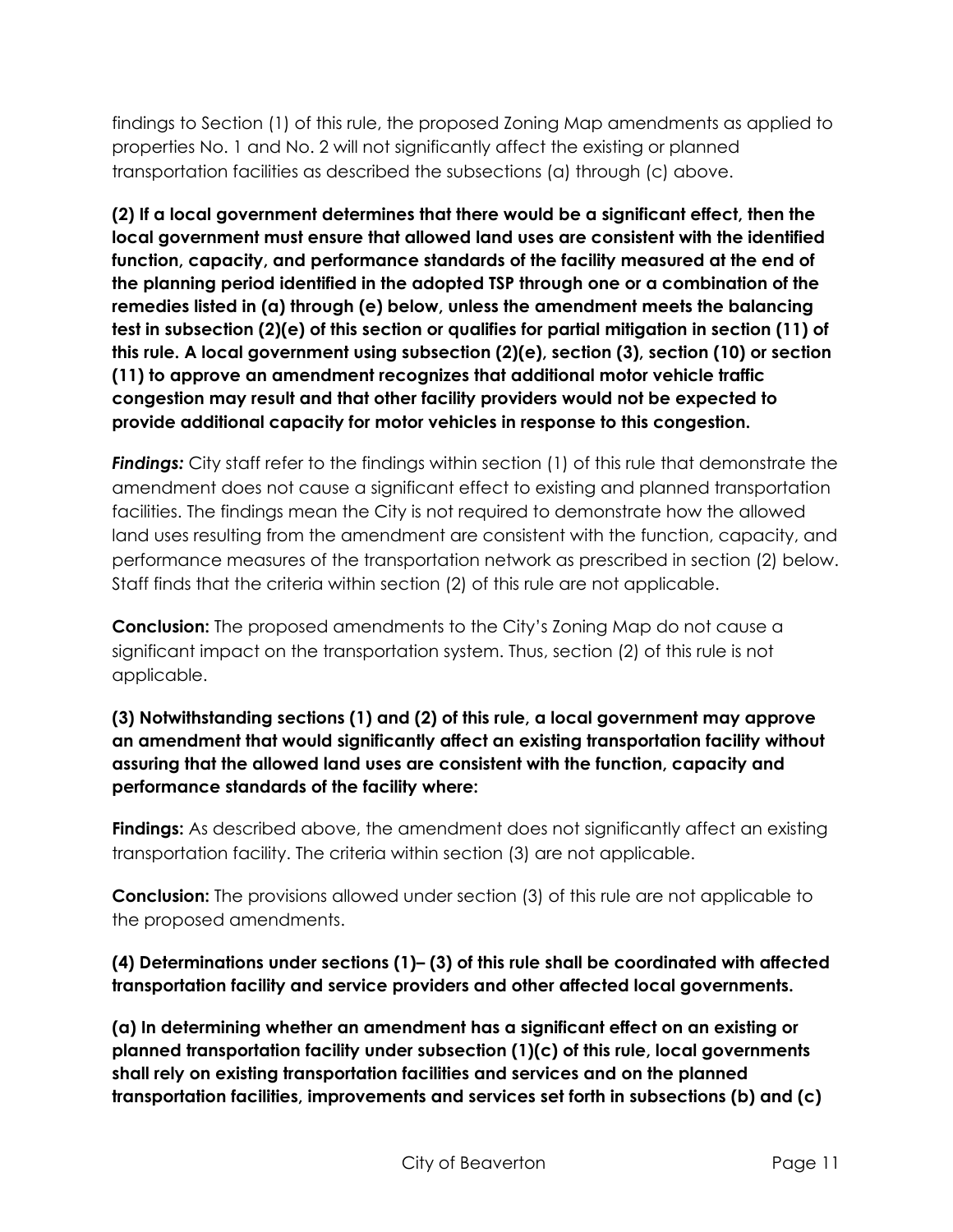**below.** 

**(b) Outside of interstate interchange areas, the following are considered planned facilities, improvements and services:** 

**(A) Transportation facilities, improvements or services that are funded for construction or implementation in the Statewide Transportation Improvement Program or a locally or regionally adopted transportation improvement program or capital improvement plan or program of a transportation service provider.** 

**(B) Transportation facilities, improvements or services that are authorized in a local transportation system plan and for which a funding plan or mechanism is in place or approved. These include, but are not limited to, transportation facilities, improvements or services for which: transportation systems development charge revenues are being collected; a local improvement district or reimbursement district has been established or will be established prior to development; a development agreement has been adopted; or conditions of approval to fund the improvement have been adopted.**

**(C) Transportation facilities, improvements or services in a metropolitan planning organization (MPO) area that are part of the area's federally-approved, financially constrained regional transportation system plan.** 

**(D) Improvements to state highways that are included as planned improvements in a regional or local transportation system plan or comprehensive plan when ODOT provides a written statement that the improvements are reasonably likely to be provided by the end of the planning period.** 

**(E) Improvements to regional and local roads, streets or other transportation facilities or services that are included as planned improvements in a regional or local transportation system plan or comprehensive plan when the local government(s) or transportation service provider(s) responsible for the facility, improvement or service provides a written statement that the facility, improvement or service is reasonably likely to be provided by the end of the planning period.** 

*Findings:* The amendments to the City's Comprehensive Plan Map and Zoning Map will be applicable to two properties, both of which are outside of an interstate interchange area as defined in section (4)(d)(C) of this rule. Interstates 5, 82, 84, 105, 205 and 405 are not near Beaverton and the nearby Highway 217 interchanges are not part of an Interchange Area Management Plan. The planned facilities, improvements and services to the transportation network outside of the interstate interchange area that are referenced in the findings to the state transportation planning rule are from the City's adopted 2035 TSP as well as the federally constrained project list within the Metro Regional Transportation Plan. The City collects system development charges as part of the Washington County-wide Transportation Development Tax that helps fund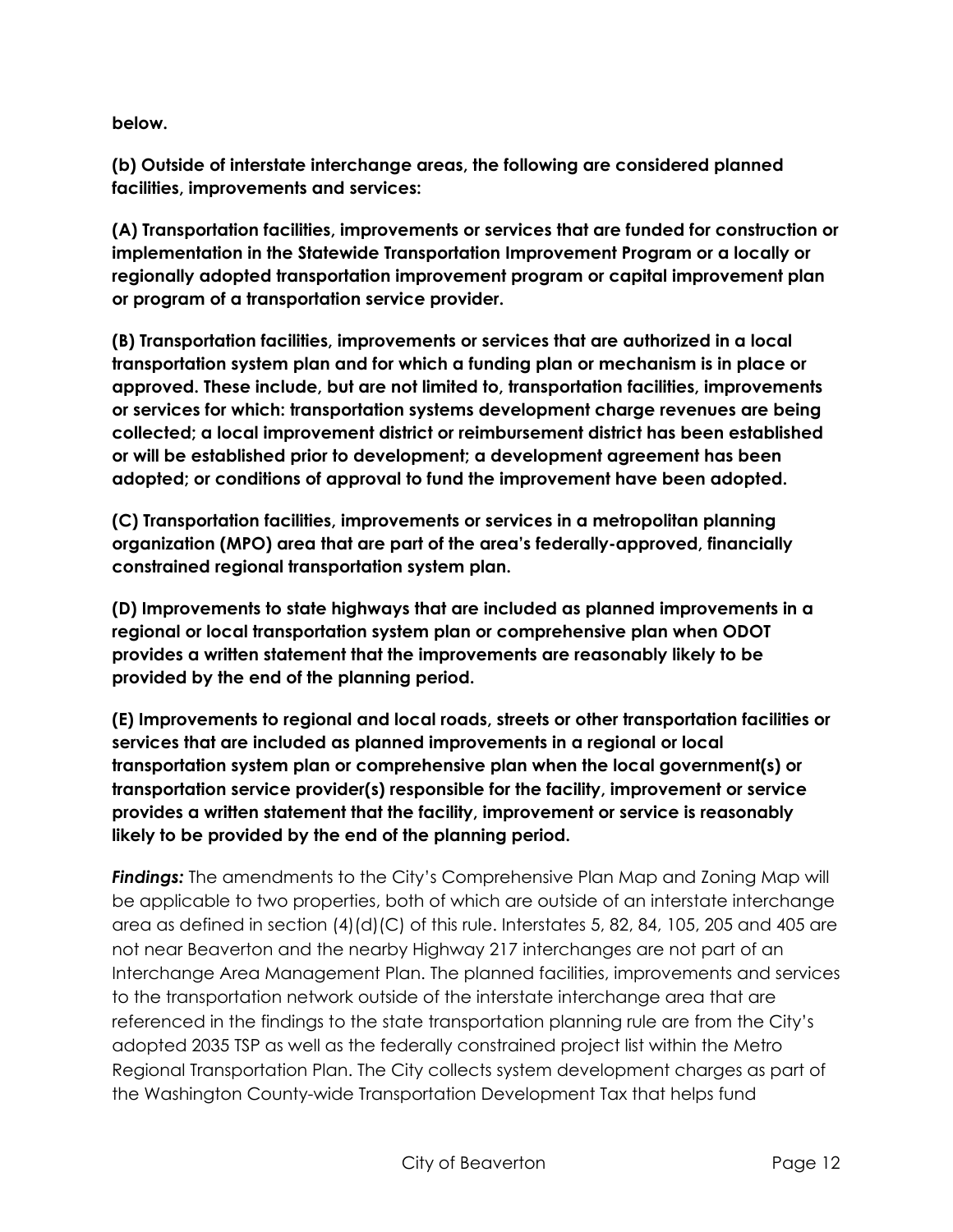improvements to the transportation network. The City also regularly conditions improvements to the transportation network for proposed developments that cause an impact to the transportation system through the land use approval process. Through these plans and measures, the method the City used to assess the planned improvements to the transportation network is consistent with subsection (b)(B) and (C). Staff finds that the criterion within section (4)(b) of this rule is met.

**(c) Within interstate interchange areas, the improvements included in (b)(A)–(C) are considered planned facilities, improvements and services, except where:** 

**(A) ODOT provides a written statement that the proposed funding and timing of mitigation measures are sufficient to avoid a significant adverse impact on the Interstate Highway system, then local governments may also rely on the improvements identified in paragraphs (b)(D) and (E) of this section; or** 

**(B) There is an adopted interchange area management plan, then local governments may also rely on the improvements identified in that plan and which are also identified in paragraphs (b)(D) and (E) of this section.** 

*Findings:* The amendment to the City's Comprehensive Plan Map and Zoning Map will affect two properties that are located outside of an interstate interchange area as defined in paragraph (4)(d)(C) of this rule. Thus, the criteria within Section (4)(c) of this rule are not applicable.

**(d) As used in this section and section (3):**

**(A) Planned interchange means new interchanges and relocation of existing interchanges that are authorized in an adopted transportation system plan or comprehensive plan;** 

**(B) Interstate highway means Interstates 5, 82, 84, 105, 205 and 405; and** 

**(C) Interstate interchange area means:** 

**(i) Property within one-quarter mile of the ramp terminal intersection of an existing or planned interchange on an Interstate Highway; or** 

## **(ii) The interchange area as defined in the Interchange Area Management Plan adopted as an amendment to the Oregon Highway Plan.**

*Findings:* As demonstrated above, the two subject properties of these findings are not located within an interstate interchange area. Staff finds that subsection (4)(d) is not applicable.

**(e) For purposes of this section, a written statement provided pursuant to paragraphs**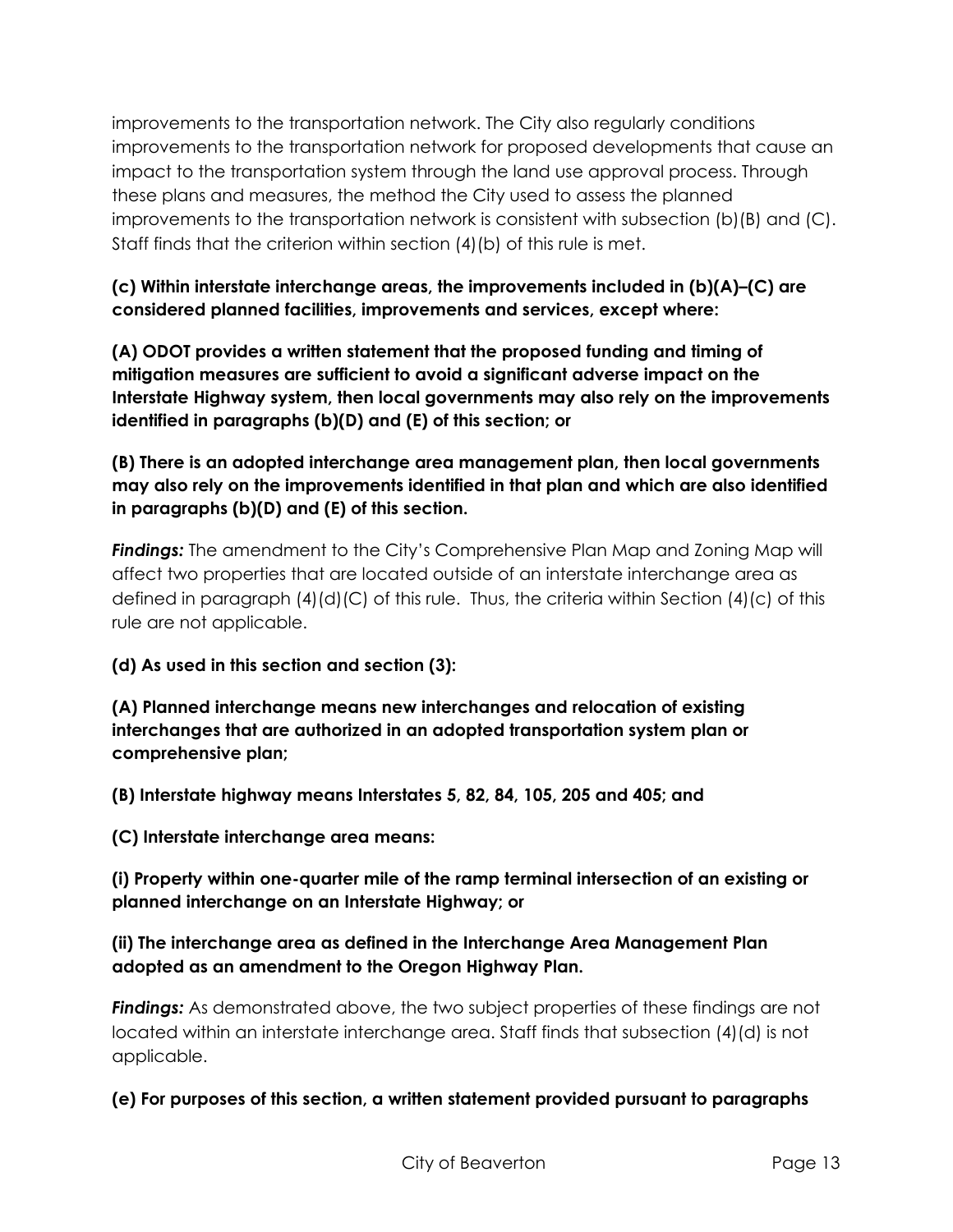**(b)(D), (b)(E) or (c)(A) provided by ODOT, a local government or transportation facility provider, as appropriate, shall be conclusive in determining whether a transportation facility, improvement or service is a planned transportation facility, improvement or service. In the absence of a written statement, a local government can only rely upon planned transportation facilities, improvements and services identified in paragraphs (b)(A)–(C) to determine whether there is a significant effect that requires application of the remedies in section (2).** 

*Findings:* The planned facilities, improvements and services to the transportation network outside of the interstate interchange area that are referenced in the findings to the state transportation planning rule are from the City's adopted 2035 TSP and the federally constrained project list of the Regional Transportation Plan which is consistent with subsection (b)(B) and (C). Staff finds that the criterion within section (4)(e) of this rule are met.

**Conclusion:** The determination made by city staff that the proposed amendment will not cause a significant effect on the transportation network meets the criteria within subsection (4) of this rule for the two subject properties, which are outside of an interstate interchange area. The criteria in section (4) of this rule are met.

**(5) The presence of a transportation facility or improvement shall not be a basis for an exception to allow residential, commercial, institutional or industrial development on rural lands under this division or OAR 660-004-0022 (Reasons Necessary to Justify an Exception Under Goal 2, Part II(c)) and 660-004-0028 (Exception Requirements for Land Irrevocably Committed to Other Uses).** 

*Findings:* The proposed amendments to the City's Comprehensive Plan Map and Zoning Map as they are applicable to the two subject properties does not include an exception to allow development on rural lands. The two subject properties are within the Washington Square Regional Center, an urban land use designation in the City's adopted Comprehensive Plan and within the Metro Urban Growth Boundary. Staff finds that the criterion within section (5) of this rule is met.

**Conclusion:** The criterion within section (5) of this rule is met.

**(6) In determining whether proposed land uses would affect or be consistent with planned transportation facilities as provided in sections (1) and (2), local governments shall give full credit for potential reduction in vehicle trips for uses located in mixed-use, pedestrian-friendly centers, and neighborhoods as provided in subsections (a)–(d) below;** 

**(a) Absent adopted local standards or detailed information about the vehicle trip reduction benefits of mixed-use, pedestrian-friendly development, local governments shall assume that uses located within a mixed-use, pedestrian-friendly center, or**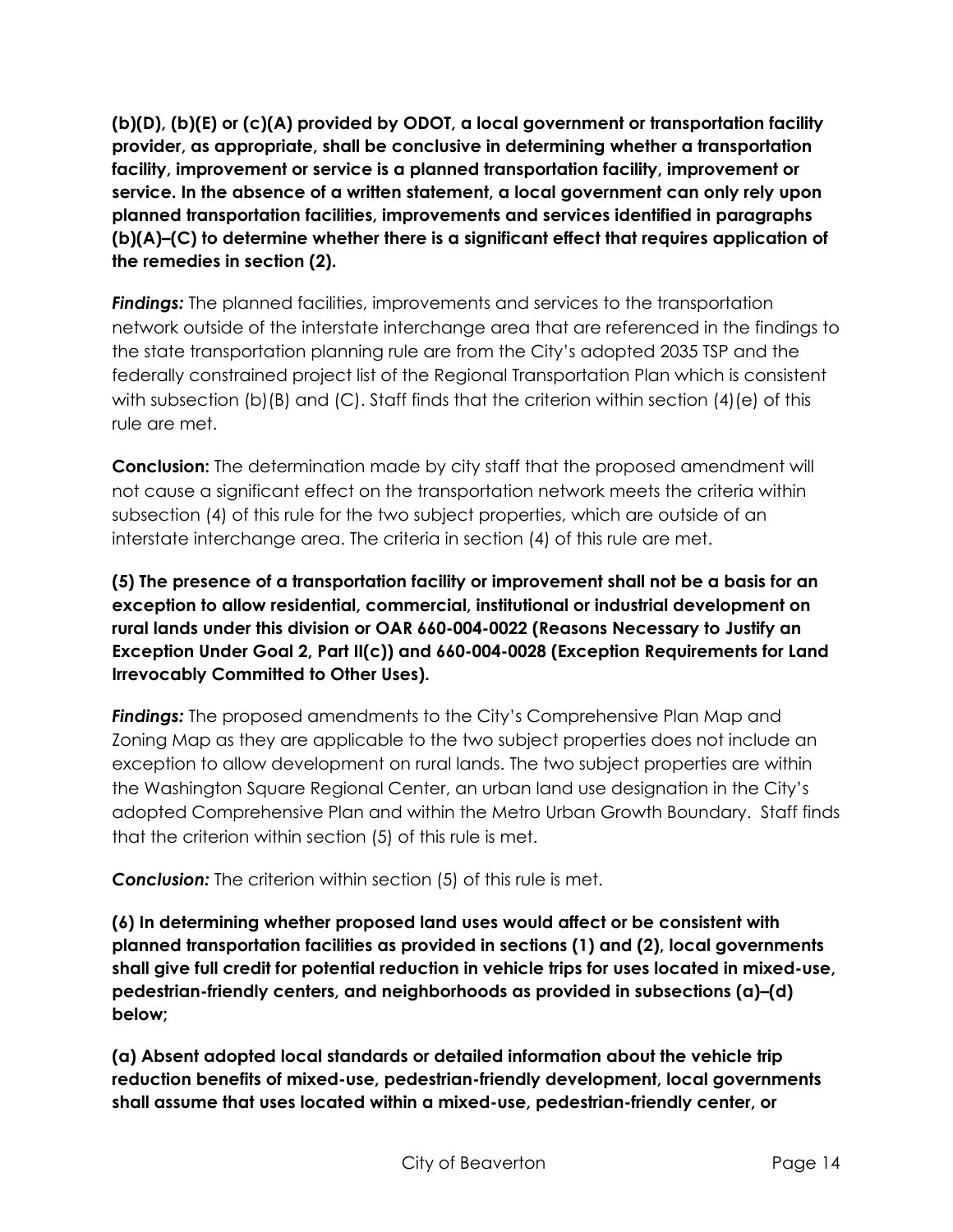**neighborhood, will generate 10% fewer daily and peak hour trips than are specified in available published estimates, such as those provided by the Institute of Transportation Engineers (ITE) Trip Generation Manual that do not specifically account for the effects of mixed-use, pedestrian-friendly development. The 10% reduction allowed for by this section shall be available only if uses which rely solely on auto trips, such as gas stations, car washes, storage facilities, and motels are prohibited;** 

**(b) Local governments shall use detailed or local information about the trip reduction benefits of mixed-use, pedestrian-friendly development where such information is available and presented to the local government. Local governments may, based on such information, allow reductions greater than the 10% reduction required in subsection (a) above;** 

**(c) Where a local government assumes or estimates lower vehicle trip generation as provided in subsection (a) or (b) above, it shall assure through conditions of approval, site plans, or approval standards that subsequent development approvals support the development of a mixed-use, pedestrian-friendly center or neighborhood and provide for on-site bike and pedestrian connectivity and access to transit as provided for in OAR 660-012-0045 (Implementation of the Transportation System Plan)(3) and (4). The provision of on-site bike and pedestrian connectivity and access to transit may be accomplished through application of acknowledged ordinance provisions which comply with 660-012-0045 (Implementation of the Transportation System Plan)(3) and (4) or through conditions of approval or findings adopted with the plan amendment that assure compliance with these rule requirements at the time of development approval; and** 

**(d) The purpose of this section is to provide an incentive for the designation and implementation of pedestrian-friendly, mixed-use centers and neighborhoods by lowering the regulatory barriers to plan amendments which accomplish this type of development. The actual trip reduction benefits of mixed-use, pedestrian-friendly development will vary from case to case and may be somewhat higher or lower than presumed pursuant to subsection (a) above. The Commission concludes that this assumption is warranted given general information about the expected effects of mixed-use, pedestrian-friendly development and its intent to encourage changes to plans and development patterns. Nothing in this section is intended to affect the application of provisions in local plans or ordinances which provide for the calculation or assessment of systems development charges or in preparing conformity determinations required under the federal Clean Air Act.** 

*Findings:* The proposed amendments to the City's Comprehensive Plan Map and Zoning Map as they are applied to the two subject properties does not create a significant impact on the existing and proposed transportation network as demonstrated in the findings for section (1) of this rule.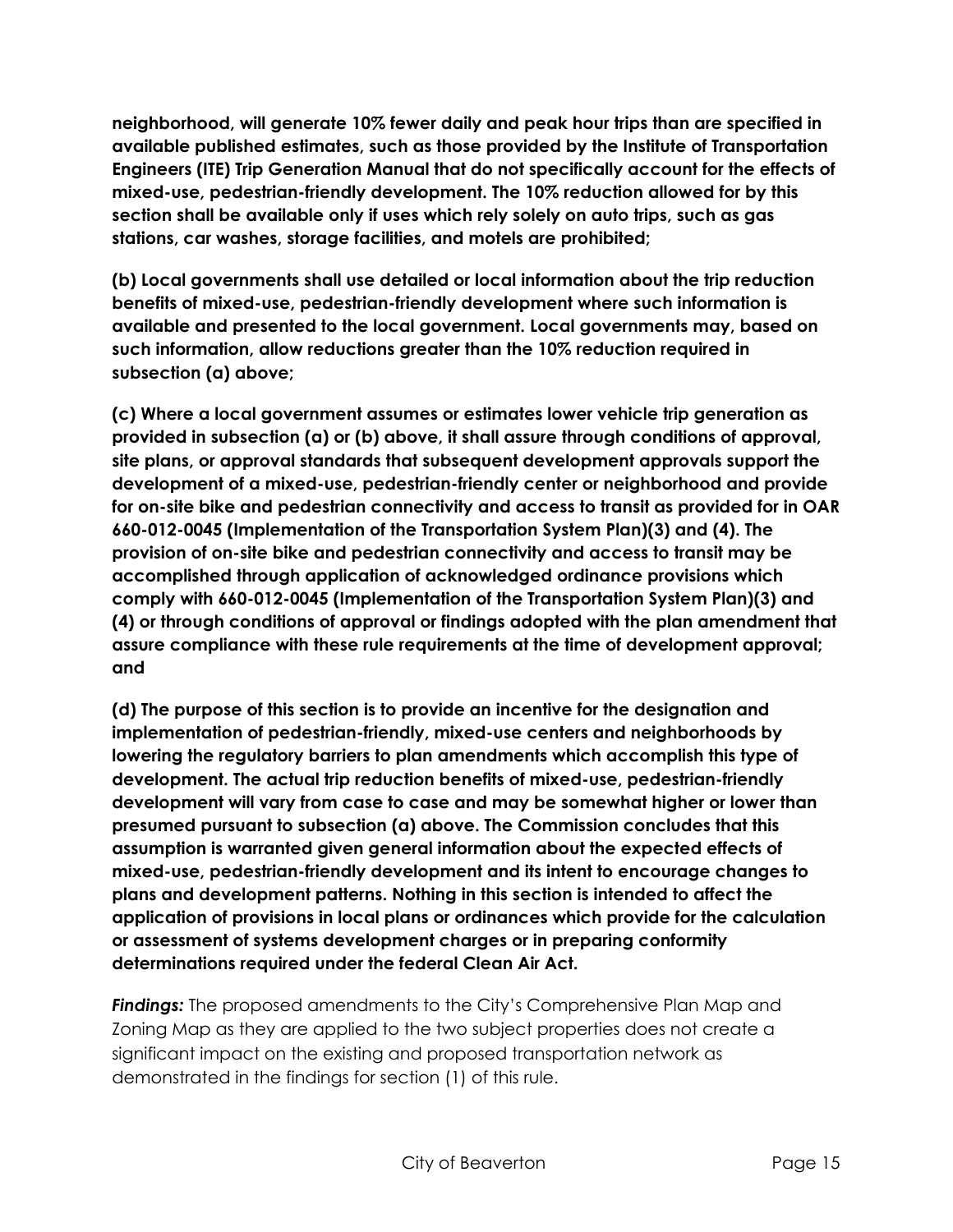In addition to finding no significant impact in section (1) of this rule, the two subject properties affected by the proposed amendment do not meet one of the criteria established in subsection (6)(a) above. Specifically, the City's Development Code allows for self-storage facilities and minor automotive uses in the C-WS zone which is not consistent with the allowable uses described in section (a). Thus staff are not seeking the 10% trip reduction allowed in subsection (6)(a) for the determination of no significant impact. Staff finds section (6) is not applicable.

**Conclusion:** As determined in the staff findings to section (1) of this rule, the proposed Zoning Map and Comprehensive Plan Map amendments do not result in a significant impact to the surrounding transportation network. The City is not seeking the 10 percent trip reduction as allowed under section (6) of this rule. This, staff find this section is not applicable.

**(7) Amendments to acknowledged comprehensive plans and land use regulations which meet all of the criteria listed in subsections (a)–(c) below shall include an amendment to the comprehensive plan, transportation system plan the adoption of a local street plan, access management plan, future street plan or other binding local transportation plan to provide for on-site alignment of streets or accessways with existing and planned arterial, collector, and local streets surrounding the site as necessary to implement the requirements in OAR 660-012-0020 (Elements of Transportation System Plans)(2)(b) and 660-012-0045 (Implementation of the Transportation System Plan)(3):** 

**(a) The plan or land use regulation amendment results in designation of two or more acres of land for commercial use;** 

**(b) The local government has not adopted a TSP or local street plan which complies with OAR 660-012-0020 (Elements of Transportation System Plans)(2)(b) or, in the Portland Metropolitan Area, has not complied with Metro's requirement for street connectivity as contained in Title 6, Section 3 of the Urban Growth Management Functional Plan; and** 

**(c) The proposed amendment would significantly affect a transportation facility as provided in section (1).**

*Findings:* Per subsection (a), the proposed amendments affect only the Washington Square Regional Center, a Regional Center designated in Metro's 2040 Growth Concept. The proposed implementing zone is a mixed-use zone in Beaverton's Development code. The other two available (but not applied as part of this proposed amendment) implementing zones are commercial districts but the allowed land uses allow multi-family residential development and are functionally mixed-use zones. Subsection (a) is not applicable. Commercial uses are allowed in the zone, but in any case, (b) and (c) below are not applicable.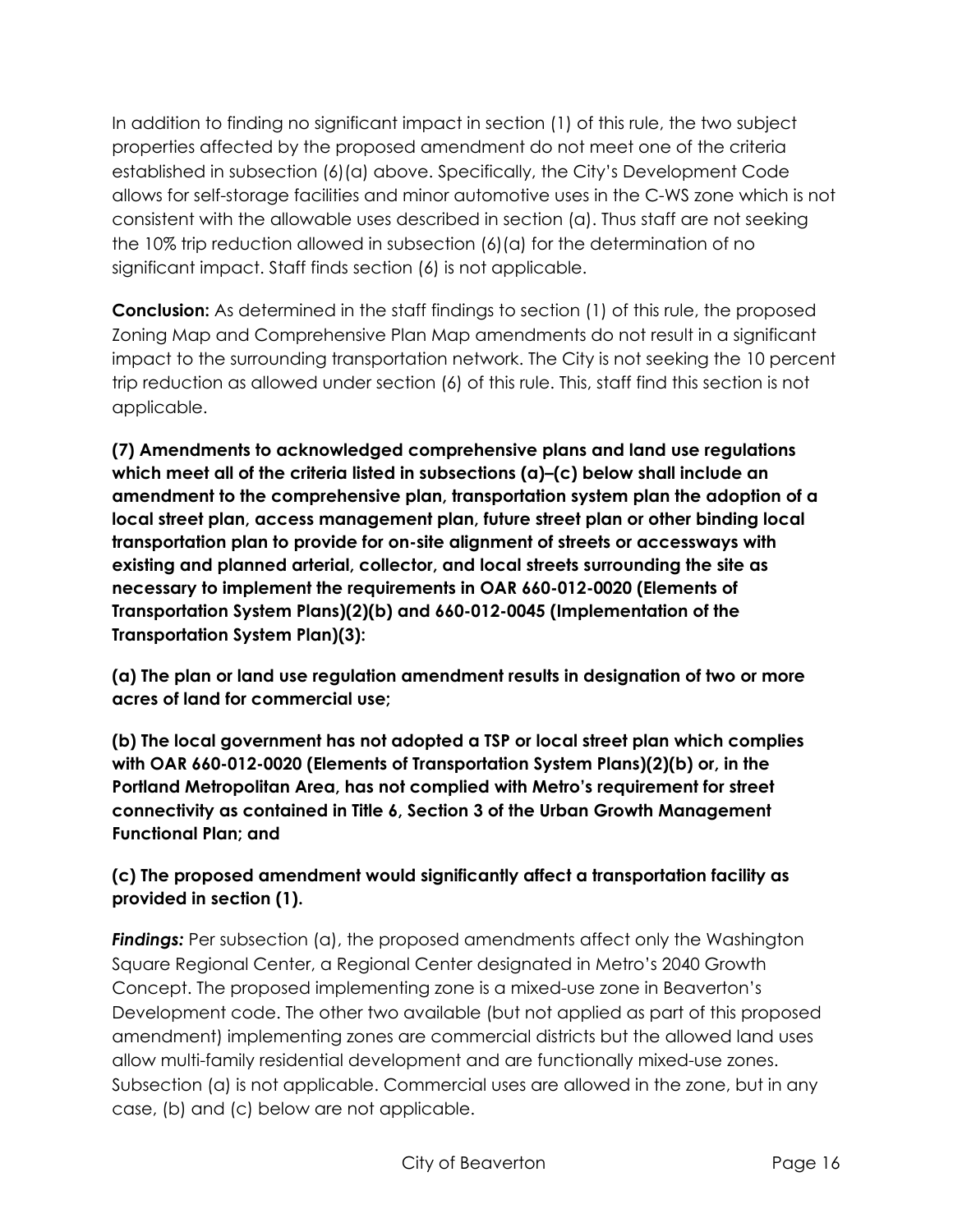Regarding subsection (b), the City has an adopted 2035 Transportation System Plan that complies with OAR 660-012-0020. Refer to City Ordinance No. 4551. Staff find that subsection (b) is not applicable.

Regarding subsection (c), staff has provided findings above in Section (1) and (2) of this rule that the proposed amendments to the Comprehensive Plan Map and Zoning Map do not significantly affect a transportation facility. Staff find that subsection (c) is not applicable.

Section (7) is applicable to proposed amendments that meet all of the criteria listed in subsections  $(7)(a)-(c)$ . The proposed amendments do not meet the criteria in (b) and (c).

**Conclusion:** Staff find that section (7) is not applicable to the City's proposed amendments to the Comprehensive Plan Map and Zoning Map because subsections (b) and (c) are not met.

**(8) A "mixed-use, pedestrian-friendly center or neighborhood" for the purposes of this rule, means:** 

**(a) Any one of the following: ….**

**(A) An area designated as a central city, regional center, town center or main street in the Portland Metro 2040 Regional Growth Concept;** 

*Findings:* The proposed amendments to the Comprehensive Plan Map and Zoning Map will affect two subject properties that are within the Washington Square Regional Center, a regional center designated in the Portland Metro 2040 Regional Growth Concept (per subsection (a)(B)) and Beaverton's Comprehensive Plan. Thus, the two properties affected by the proposed Comprehensive Plan Map and Zoning Map changes are considered mixed-use and pedestrian-friendly center and neighborhood as defined in this rule. Staff finds the criterion under section (8) of this rule is met.

**Conclusion:** The two subject properties affected by the proposed amendments are located within a "mixed use, pedestrian-friendly center" as defined in section (8) of this rule. This criterion is met.

**(9) Notwithstanding section (1) of this rule, a local government may find that an amendment to a zoning map does not significantly affect an existing or planned transportation facility if all of the following requirements are met.** 

**(a) The proposed zoning is consistent with the existing comprehensive plan map designation and the amendment does not change the comprehensive plan map; …**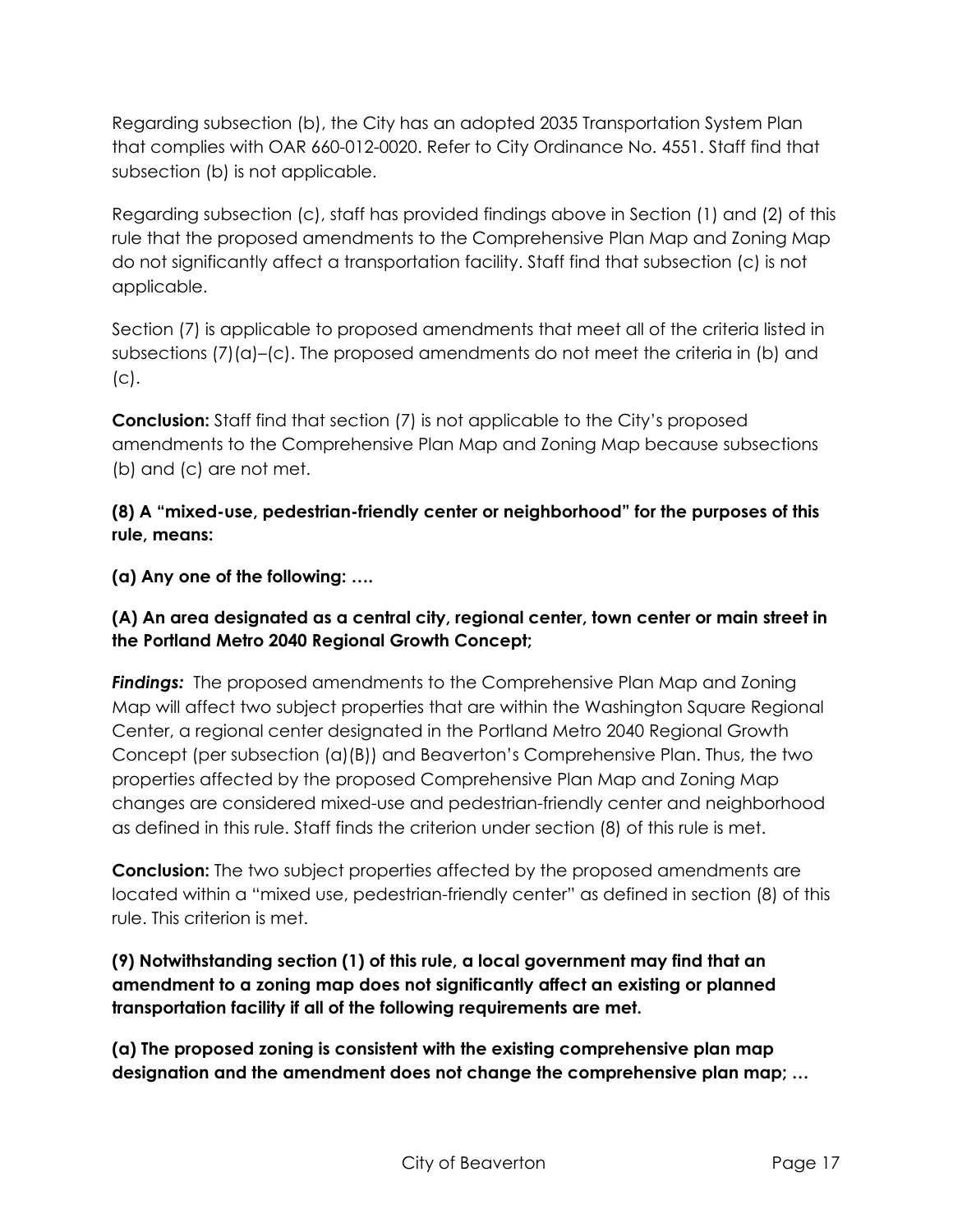**Findings:** The proposed amendments propose Comprehensive Plan Map and Zoning Map amendments. Washington County does not have Comprehensive Plan Map designations. Beaverton does have a Comprehensive Plan Map and is changing the map from "Washington County Interim" to "Community Commercial." The proposed Zoning Map Amendment would apply the Washington Square Regional Center – Commercial District (C-WS) zone that is an implementing zone for Community Commercial. Staff finds that the criterion within section (9)(a) of this rule is not met. Staff also are not seeking to determine a finding that the amendment "does not significantly affect" through section (9).

**Conclusion:** The proposed amendments to the City's Comprehensive Plan Map and Zoning Map do not meet the criteria established in subsections (9)(a) through (c), therefore section 9 of this rule is not met but is not relevant because staff are not seeking a "no significant affect" determination using this section.

**(10) Notwithstanding sections (1) and (2) of this rule, a local government may amend a functional plan, a comprehensive plan or a land use regulation without applying performance standards related to motor vehicle traffic congestion (e.g. volume to capacity ratio or V/C), delay or travel time if the amendment meets the requirements of subsection (a) of this section. This section does not exempt a proposed amendment from other transportation performance standards or policies that may apply including, but not limited to, safety for all modes, network connectivity for all modes (e.g. sidewalks, bicycle lanes) and accessibility for freight vehicles of a size and frequency required by the development.** 

*Findings***:** Section (10) of this rule allows local governments to establish a Multimodal Mixed-Use Area (or MMA) which would exempt the areas within the MMA from having to comply with performance standards related to motor vehicle congestion. The proposed Comprehensive Plan Map and Zoning Map amendments do not propose an MMA. Thus, staff find that Section (10) of this rule is not applicable.

**(11) A local government may approve an amendment with partial mitigation as provided in section (2) of this rule if the amendment complies with subsection (a) of this section, the amendment meets the balancing test in subsection (b) of this section, and the local government coordinates as provided in subsection (c) of this section.** 

**(a) The amendment must meet paragraphs (A) and (B) of this subsection or meet paragraph (D) of this subsection. …**

**Findings:** The proposed Comprehensive Plan Map and Zoning Map amendments as applicable to the two subject properties does not cause a significant impact on existing or planned transportation facilities as demonstrated in the findings for sections (1) and (2) of this rule above. As such, staff are not proposing partial mitigation as allowed